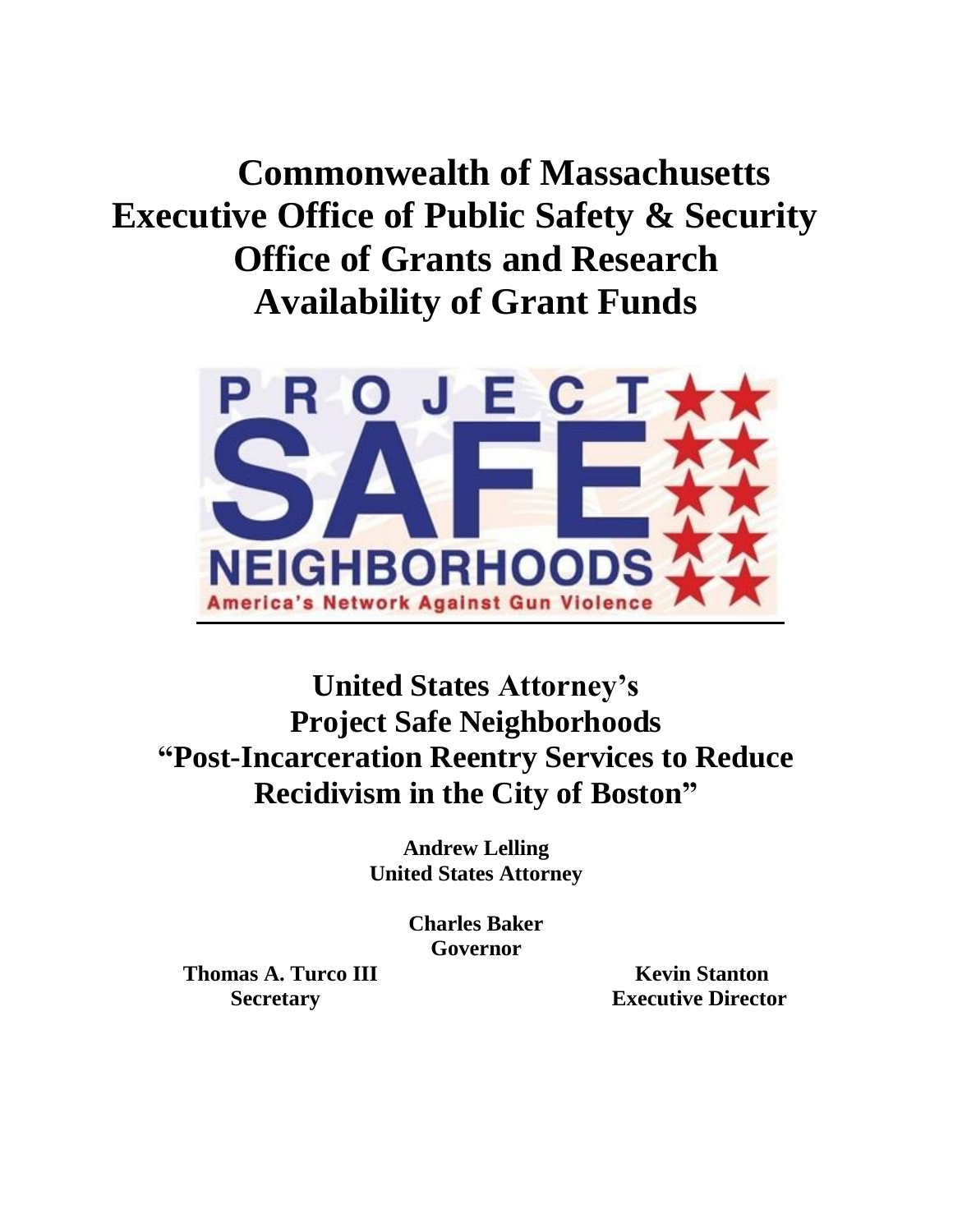# **Post-Incarceration Reentry Services to Reduce Recidivism in the City of Boston Availability of Grant Funds United States Attorney's Project Safe Neighborhoods Initiative**

### **Due Date: Friday, May 8, 2020**

#### **Introduction**

The Executive Office of Public Safety and Security's (EOPSS) Office of Grants Research (OGR) will make available approximately **\$15,000** from the District of Massachusetts' Project Safe Neighborhoods (PSN) Program to promote viable post-incarceration programming for offenders to reduce recidivism in the City of Boston. A non-profit 501(c)(3) is eligible to receive up to **\$15,000** to provide post-incarceration and re-entry programming for offenders reintegrating in the City of Boston. Continuation funding, if available, may be granted based on the selected applicant's successful program outcomes with this initial funding opportunity.

#### **Applicant Eligibility**

Non-profit 501(c)(3) organizations located within the City of Boston are eligible to apply. An eligible applicant is one that the City of Boston's Mayor's Office of Recovery Services deems most capable and suitable to develop and implement applicable reentry programs and services, receives a letter of support from the City of Boston and, if necessary, enters into a Memorandum of Understanding (MOU) with the City of Boston.

**Only non-profit organizations in the City of Boston are authorized to submit applications under this solicitation. Interested applicants must reach out to Jennifer Tracey, Director of the City of Boston's Mayor's Office of Recovery Services within one (1) week of this solicitation's posting to discuss their interest in applying for PSN funds, relevant experience, and proposed project/services in response to the solicitation. Director Tracey may be contacted at** [jtracey@bphc.org](mailto:jtracey@bphc.org) **or 617-534-5808. The City of Boston's Mayor's Office of Recovery Services will consider potential applicants' eligibility relative to the city's current substance abuse and reentry needs.**

#### **Federal Award Background**

Project Safe Neighborhoods (PSN) is a nationwide initiative that brings together federal, state, local and tribal law enforcement officials, prosecutors and community leaders to identify the most pressing violent crime problems in a community and develop comprehensive solutions to address them. In an effort to reduce violent crime, the Department of Justice has taken steps to strengthen the PSN Program and other initiatives. Among those efforts is the allocation of PSN grant funds to specific U.S. Attorney's Office Districts. The District of Massachusetts received a total of \$645,792 through the Fiscal Year (FY) 2018 PSN Grant. Of that amount, the PSN Leadership Team has authorized EOPSS to award a portion of the PSN funding to help provide post-incarceration and re-entry programming for offenders reintegrating in the PSN target cities to reduce recidivism.

EOPSS OGR was selected as the PSN grant fiscal agent for the District of Massachusetts as it has administered PSN since its inception and is the State Administering Agency for several federal funding streams and departments awarded by DOJ, the National Highway Safety Traffic Administration and Department of Homeland Security.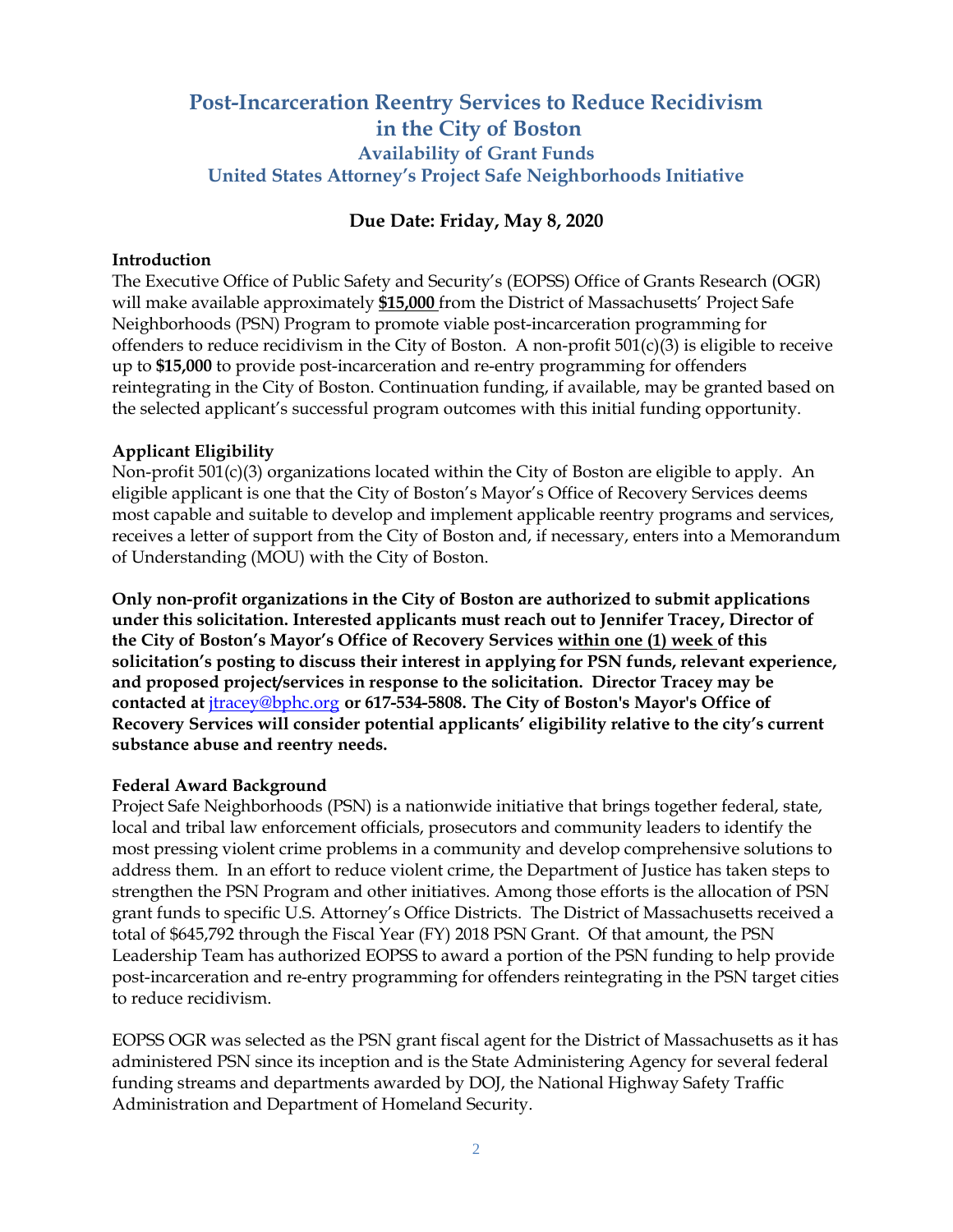## **Key Dates**

Application Posted: On or about April 24, 2020 Applications Due: Friday, May 8, 2020 Anticipated Award Announcement: On or about May 20, 2020 Anticipated Grant Period: June 1, 2020-November 30, 2020

*NOTE: Due to the current State of Emergency and the City of Boston's COVID-19 related restrictions, the award announcement and contract start date may be delayed if proposed services cannot be provided during the desired project period.*

# **Purpose**

The PSN Leadership Team and OGR seek to support projects that provide post-incarceration and re-entry programming to assist offenders with reintegration. The purpose of this grant opportunity is to promote viable post-incarceration programming for offenders to reduce recidivism in the City of Boston.

Applicants must focus on providing direct services to newly released individuals. Among other types of post-incarceration and re-entry programs, applicants may include projects that provide direct services including, but not limited to: housing, employment, health services, transportation, and other resources. All applications must describe how the proposed project provides direct services to newly released individuals.

# **Evidence-Based/Promising Programs**

The Department of Justice's Office of Justice Programs (OJP) and OGR strongly emphasize the use of data and evidence in policy making and program development in criminal justice. OJP and OGR are committed to:

- improving the quantity and quality of programs and strategies that are evidence-based;
- integrating evidence into program, practice, and policy decisions; and
- improving the translation of evidence into practice.

Evidence-based is defined as those programs and practices whose effectiveness has been demonstrated by causal evidence, generally obtained through one or more outcome evaluations. Causal evidence documents a relationship between an activity or intervention (including technology) and its intended outcome, including measuring the direction and size of a change, and the extent to which a change may be attributed to the activity or intervention. Causal evidence depends on the use of scientific methods to rule out, to the extent possible, alternative explanations for the documented change. The strength of causal evidence, based on the factors described above, will influence the degree to which one would consider a program or practice to be evidence-based or promising.

Award preference will be given to applicants that select programs, services and activities that are supported with evidence to show a likelihood of success.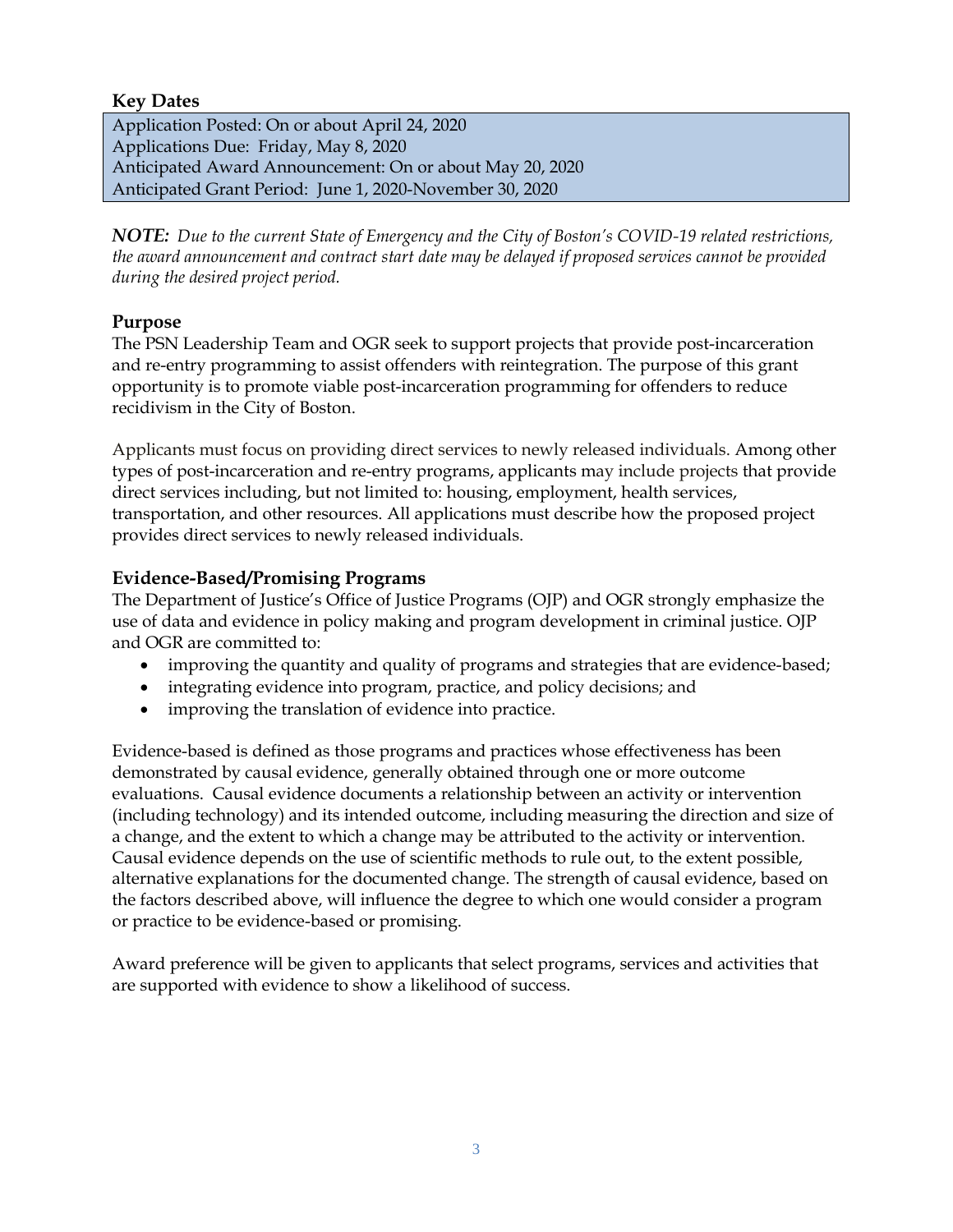# **Contents of this AGF**

# **I. Important Highlights**

## **Allowable Project Related Costs**

Applicants may request up to **\$15,000** in grant funding to provide direct services, such as temporary housing, employment assistance, rehabilitation and substance abuse counseling, and/or vocational and education programs, to individuals post-incarceration. The following are *some examples* of the types of purchases allowable under this application process:

- Salary, wage and fringe benefits of individuals supporting the PSN project
- Travel associated with implementation and evaluation of the PSN project
- Equipment purchased to support the execution of the PSN project
- Printing, publication and duplication of materials that support the PSN project
- Other costs that demonstrate a PSN nexus.

# **II. Grant Compliance Details**

### **Fund Disbursement**

This is a cost reimbursement grant. Reimbursement requests must be submitted to OGR on a quarterly basis, along with completed programmatic and financial reports. Details about the reimbursement process will be addressed in greater detail after award notifications are made.

### **Subrecipient Requirements**

Subrecipients must abide by the grant requirements below as well as all OGR Subrecipient Grant Conditions to be provided at the time of contracting.

- *1. Grants Management*
	- All subrecipients must have a DUNS (Data Universal Numbering System) number. This is a unique nine-digit sequence recognized as the universal standard for identifying and keeping track of entities receiving federal funds. This identifier is used to validate address and point of contact information for federal assistance applicants, recipients, and subrecipients. The DUNS number will be used throughout the grant life cycle. Obtaining a DUNS number is a free, simple, one-time activity. Call 1-866-705-5711 or apply online at  $www.dnb.com/us/$ . Individuals are exempt from this requirement.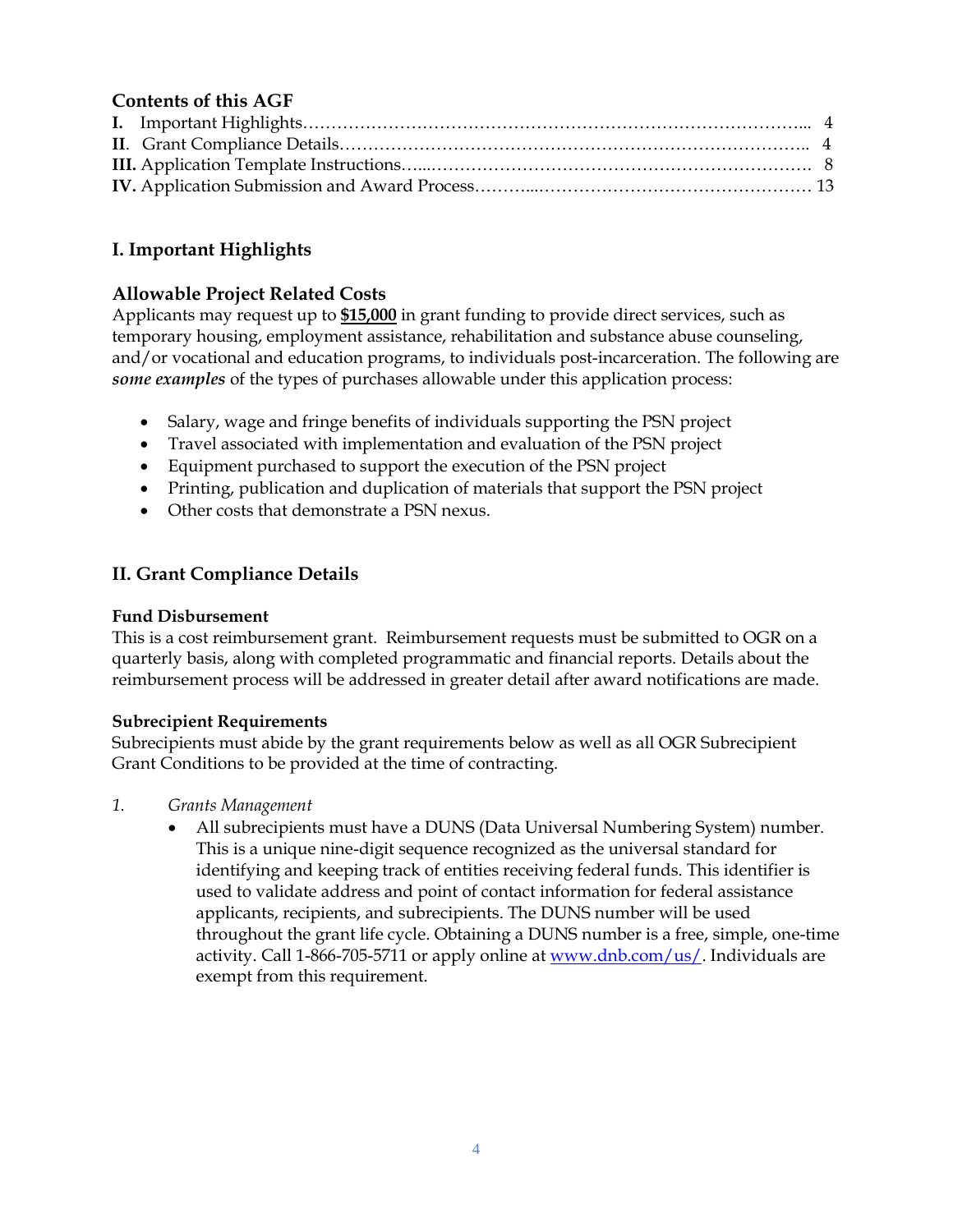- All subrecipients of funds must maintain current registrations in the System for Award Management (SAM), formerly the Central Contractor Registration (CCR) database. The SAM database is the repository for standard information about federal financial assistance, applicants, recipients, and subrecipients. Information about registration procedures can be accessed at [https://sam.gov/SAM/pages/public/index.jsf.](https://sam.gov/SAM/pages/public/index.jsf) If your organization was previously registered in CCR and you have not yet made the migration to SAM, information about registration procedures can be accessed at the above link. IMPORTANT: You must contact the federal government directly to receive a DUNS Number and SAM registration. Please do not contact OGR as we cannot facilitate these federal requirements for your agency.
- Submission of satisfactory and timely quarterly progress reports and quarterly financial reports with all required back-up documentation.
- Timely submission of performance measures via the Performance Measurement Tool (PMT) online platform through the U.S. Department of Justice. Numerical data are reported quarterly and narrative reported annually.
- Cooperation during OGR monitoring activities, including site visits and desk reviews.
- Grant funds are subject to federal accounting and audit requirements including the prohibitions on co-mingling funds. Organizations that receive PSN funding along with other federal funds must treat the funds independently with separate cost and reporting centers. An audit trail is required for the federal and matching (if applicable) portions of the program each year and is expected to be accessible upon the request of OGR. The sources of receipts, expenditures, and disbursements for each portion of funding are to be accounted for separately.
- Supplanting of funds is strictly prohibited. Funds for programs and services provided through this grant are intended to supplement, not supplant, other state or local funding sources.
- All costs paid with grant funds must be direct and specific to the implementation of the PSN funded program.
- No consultant or trainer may be paid more than \$650 for an eight-hour work day or \$81.25/hour without the prior written approval from OGR. Requests for a waiver of this requirement with documented justification must be made in writing at the time of application.
- *2. Procurement*
	- Subrecipients choosing to further subgrant to an implementing agency or an independent contractor, all or any part of the amount of the PSN award, shall include the provisions of the OGR standard subgrant conditions and enter into a written contract or memorandum of understanding (MOU) with the implementing agency or independent contractor. At a minimum, the contract or MOU must explicitly outline the expected deliverables, timeframes/hours, and rates. A copy of the contract or MOU must be submitted to OGR for the subrecipient grant folder once an award is made.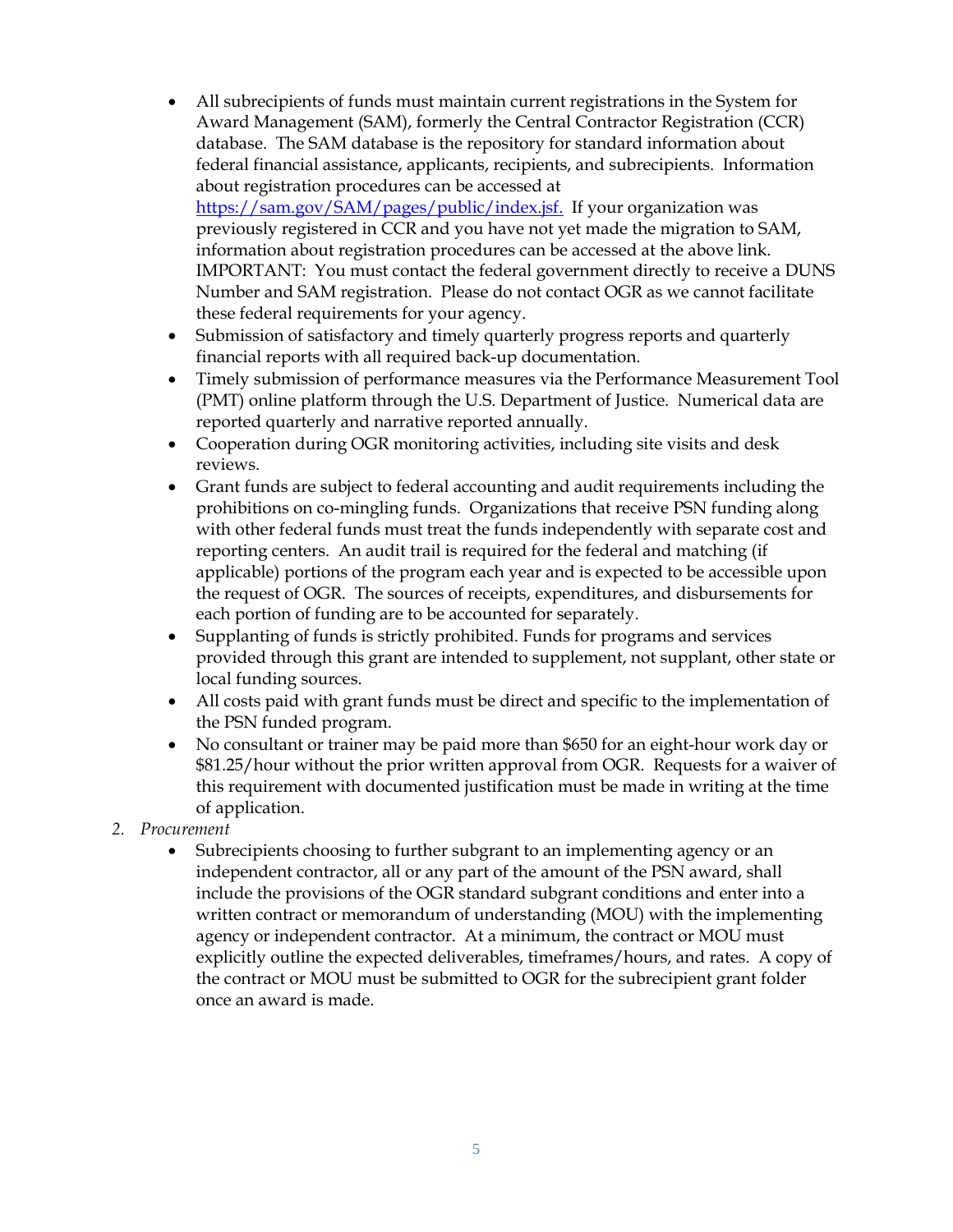- Procurement of services, equipment, and supplies must follow M.G.L. Ch. 30B for local units of government and non-profit entities, and Operational Services Division (OSD) Purchasing Guide for state agencies. Local units of government must ensure that subcontracts with private organizations have provisions ensuring any goods and services provided by the subcontractor are consistent with M.G.L. Ch. 30B procedures.
- *3. Other Requirements*
	- All subrecipients must comply with the Federal Funding Accountability and Transparency Act as will be further instructed by OGR prior to contracting.
	- Units of local government and non-profit subrecipients that expend \$750,000 or more in a year in federal awards shall have a single or program-specific audit conducted for that year in accordance with the provisions of [Title 2 C.F.R. Subpart F \(§ 200.500](http://www.ecfr.gov/cgi-bin/retrieveECFR?gp=&SID=870db2718d81511f58f280c0fdc0957d&n=pt2.1.200&r=PART&ty=HTML#sp2.1.200.f)  [et seq.\).](http://www.ecfr.gov/cgi-bin/retrieveECFR?gp=&SID=870db2718d81511f58f280c0fdc0957d&n=pt2.1.200&r=PART&ty=HTML#sp2.1.200.f) OGR's local government and non-profit subrecipients will be required to submit an audit summary to OGR annually, upon request.
	- In accordance with civil rights laws and regulations, all subrecipients of federal funds, regardless of the type of entity or the amount of money awarded, must certify that they will not discriminate against any person on the grounds of race, color, religion, sex, national origin, age or disability, in any program or activity funded in whole or in part by federal financial assistance. In addition, subrecipients meeting certain funding and agency-specific criteria are required to develop and file an Equal Employment Opportunity Plan (EEOP). Additional civil rights compliance and reporting requirements will be addressed with subrecipients upon award of the grant.
	- All subrecipients will be required to complete a Certification of Compliance with Regulations form responding to either Section A- Declaration Claiming Complete Exemption from the EEOP Requirement, Section B- Declaration Claiming Exemption from the EEOP Submission Requirement and certifying that an EEOP is on File for Review or Section C-Declaration Claiming EEOP Submission Requirement. Some subrecipients may be required to submit their EEOP or EEOP Short Form to the U.S. Department of Justice, Office for Civil Rights (OCR). Each subrecipient's Certification, EEOP, or EEOP Short Form will need to be submitted to OCR in accordance with 28 CFR 42.301-308. Details will be provided prior to contracting.
	- The Anti-Lobbying Act of 18 U.S. Code § 1913 prohibits the use of federal funds for "grassroots" campaigns that encourage third parties, members of special interest groups or the general public to contact members of Congress or of a State or local legislature or an official of any government in support of or in opposition to a legislative, policy or appropriations matter. It applies to activities both before and after the introduction of legislation.
	- In addition to the requirements set forth above, subrecipients will be required to agree to and abide by all state and federal rules, regulations, and conditions pertaining to the receipt, administration, and management of federal funding.
	- OGR subgrant conditions must be signed and dated at the time an award is made.
	- All Subrecipients who are law enforcement agencies receiving any state or federal grant award from EOPSS/OGR will be required to participate and submit casespecific information on officer administration of Narcan/Naloxone using a reporting tool as determined by EOPSS.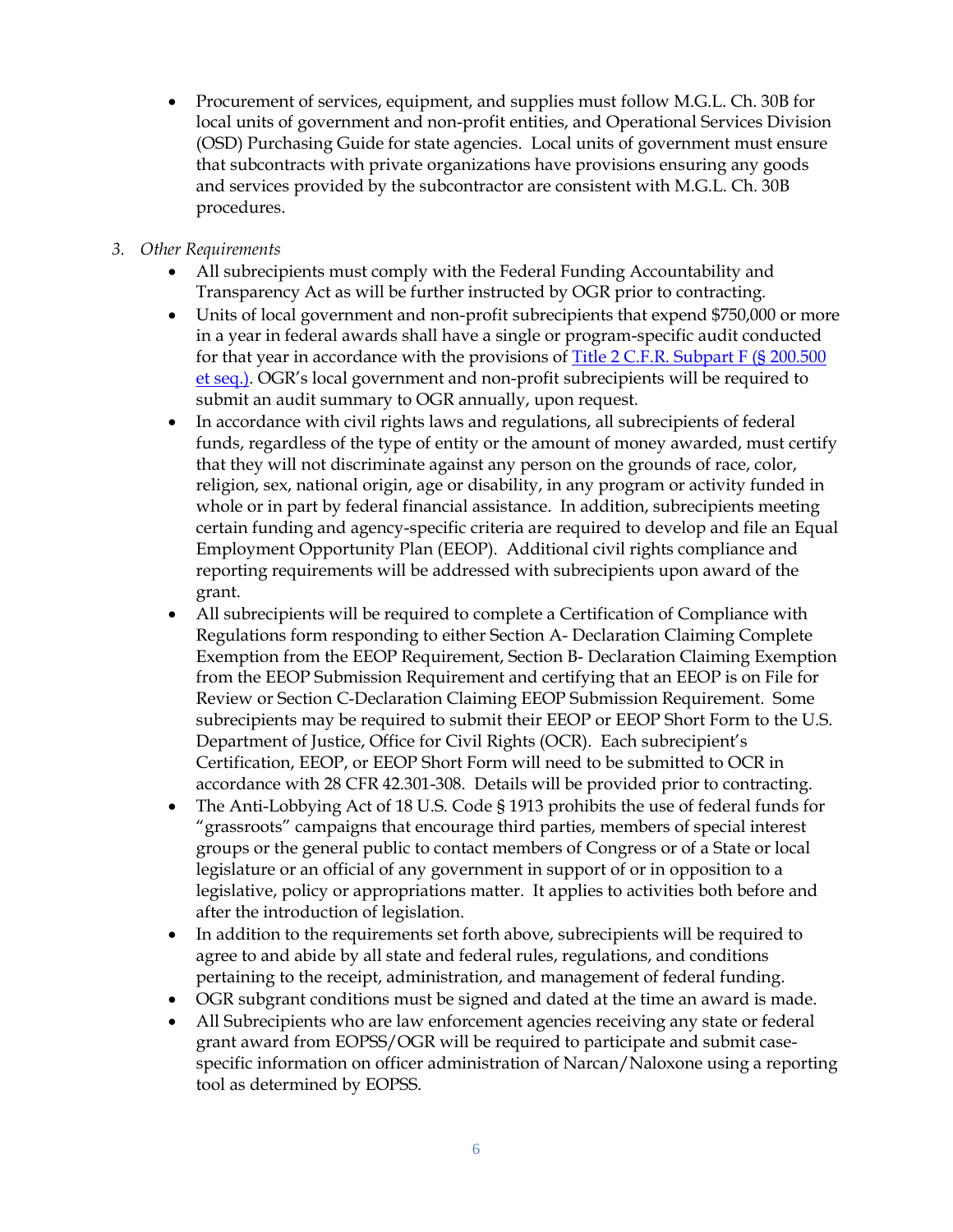- *4. Equipment and Technology*
	- Equipment acquired with Federal funds shall be used and managed to ensure that the equipment is used for criminal justice purposes.
	- The Omnibus Crime Control and Safe Streets Act of 1968, as amended, 42USC Bill# 789, et seq., Section 808, requires that the title to all equipment and supplies purchased with funds made available under the Crime Control Act shall vest in the criminal justice agency or non-profit organization that purchased the property, if it provides written certification to the State office that it will use the property for criminal justice purposes. If such written certification is not made, title to the property shall vest in the State office, which shall seek to have the equipment and supplies used for criminal justice purposes elsewhere in the State prior to using it or disposing of it in any other manner.
	- A subrecipient shall use and manage equipment in accordance with their own procedures as long as the equipment is used for criminal justice purposes.
	- When equipment is no longer needed for criminal justice purposes, a State shall dispose of equipment (for both the State and subrecipients), in accordance with State procedures, with no further obligation to the awarding agency.
	- Subrecipients are responsible for replacing or repairing the property which is willfully or negligently lost, stolen, damaged, or destroyed. Any loss, damage, or theft of the property must be investigated and fully documented and made part of the official project records. A copy of the report must be forwarded to the EOPSS.
- *5. Reporting Alleged Waste, Fraud and Abuse*
	- It is the responsibility of the subrecipient to report alleged Fraud, Waste, or Abuse including any alleged violations, serious irregularities, sensitive issues or overt or covert acts involving the use of public funds in a manner not consistent with federal statutes, related laws and regulations, appropriate guidelines or purposes of the grant. Reports may be made to the Inspector General for the U.S. Department of Justice and/or to the Offices of the Massachusetts Inspector General or State Auditor.

U.S. Department of Justice Office of the Inspector General Office of the Inspector General Field Office John W. McCormack State Office Bldg. 1 Battery Park Plaza, 29th Floor One Ashburton Pl, Room 1311 New York, NY 10004 Boston, MA 02108 212-824-3650 1 800-322-1323 <http://www.usdoj.gov/oig/>MA\_OIG@maoig.net

Office of the State Auditor Massachusetts State House, Room 230 Boston, MA 02133 617-727-2075 [Auditor@SAO.state.ma.us](mailto:Auditor@SAO.state.ma.us)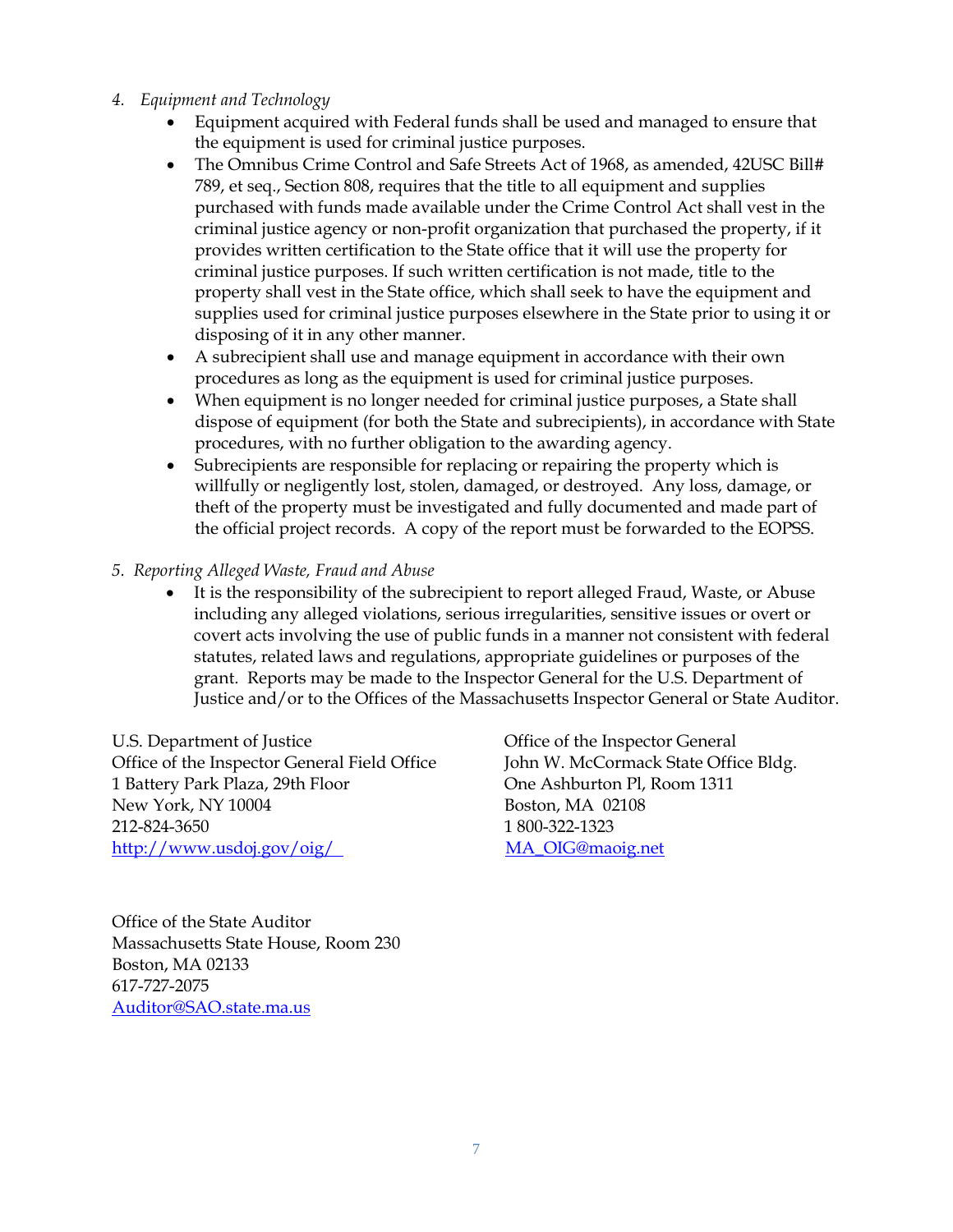# **III. Application Template Instructions**

To provide OGR the best opportunity to fairly evaluate all requests for funding, applicants are encouraged to be clear and concise in their proposals.

*The Application Template must be completed as outlined in this section. Applications mailed without original signatures from an authorized signatory official will be considered invalid and may not be reviewed for funding.*

**NOTE:** Applicants must have Adobe Reader version 9.5 or higher to complete the Application Template. Software necessary to open, complete, and save PDFs is available at [http://get.adobe.com.](http://get.adobe.com/reader/otherversions/)

### **Section I. Applicant Template Information**

### *Organization Contact and Fiscal Information*

• Indicate organization name, address, authorized signatory, grant point of contact, finance officer contact information, DUNS number and SAM registration confirmation.

### *Program Summary*

• Provide brief summary of the direct services to be implemented (250 characters).

### *Non-Supplant*

 Supplanting of funds is strictly prohibited. Funds for programs and services provided through this grant are intended to supplement, not supplant, other state or local funding sources. All applicants must consent to Non-Supplant.

### *Amount of PSN Funds Requested*

• Indicate the exact amount of federal funds being requested. The maximum amount allowed is \$15,000 for post-incarceration or re-entry programs that provide direct services to newly released individuals.

### *Agency Authorized Signatory*

• The Chief Executive Officer (Organization Head) must sign and date the hard copy of the Application Template. Applications without this signed form will be deemed invalid and may not be considered for an award. Please scan the signed signature page and submit electronically (email attachment).

### **Section II. Narrative Template**

The application narrative template is comprised of five sections: Statement of the Problem/Needs Assessment; Program Description; Applicant Capacity; Goals and Objectives, Activities, Performance Measures and Evaluation; and Budget.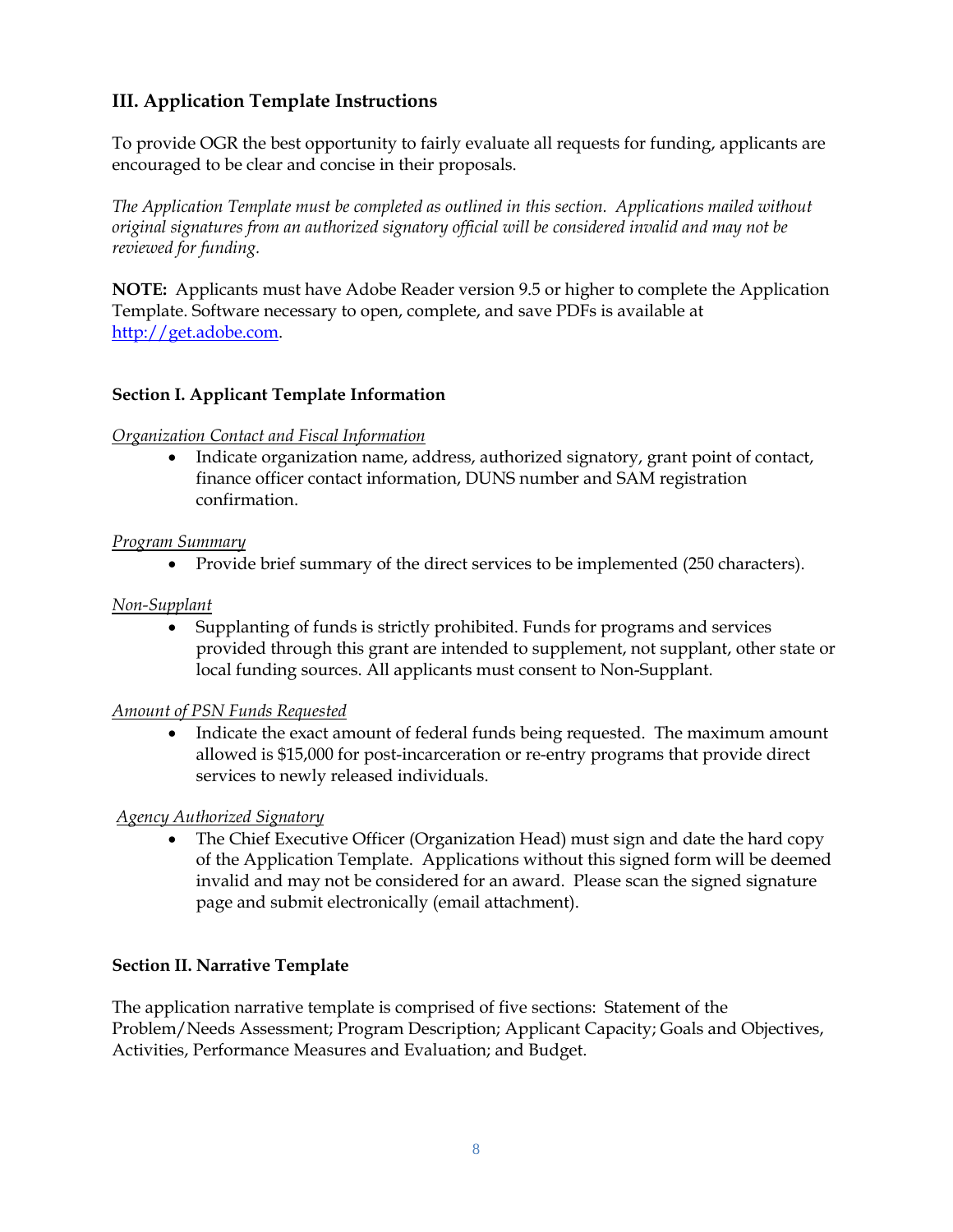## **Statement of the Problem/Needs Assessment (1 page limit)**

- As it relates to the purpose of this solicitation, applicants must describe the direct services needed to support newly released individuals post-incarceration.
- Statements should be supported with up-to-date statistical or other factual information/data or relevant literature. The sources or methods used for assessing the problem should also be identified and described.

## **Program Description (3-page limit)**

This section should address both the scope and intent of the program, including detailed descriptions of its components and activities. Also the applicant should show how the components of the program will address the problem and needs previously identified.

- Describe the needs of newly released individuals and how the proposed project will address them.
- Describe the link between research (evidence-based) and the proposed program and, if possible, any previous evaluation results to be replicated or expanded. In a difficult budget climate, it is critical that grant dollars are spent on programs and activities proven to have a strong likelihood of success. Do not assume that the reviewer is familiar with your program and concepts or services being proposed.
- Thoroughly describe the design of your project. Include how participants are selected to receive services, the lead department, location of services, how the program is structured, lessons to be learned from participants, proposed activities and any other information that will help justify the proposal.
- Please include the names of any collaborating agencies and/or partners such as public and non-public officials. Include a detailed description of any partner's participation in addressing the problem as outlined in the application.
- If you are proposing to sub-contract funds to one or more collaborative partners (outside organizations, including local law enforcement departments) to implement all or some of the proposed activities, a Memorandum of Understanding (MOU) **MUST** be included as an attachment labeled "Attachment E" and contain the following information
	- o Summary of each agency's role and responsibilities specific to the proposed project; and
	- o Clear outline of deliverables, timeframes, hours and rates of compensation.

# **Applicant Capacity (1 page limit)**

- Discuss organizational capacity to carry out the proposed project and related activities.
- Describe organizations qualifications and history implementing the project activities.
- Describe ability to provide trained staff to deliver the services required by the proposed project.
- Describe proven track record and commitment of management team proposed for project.
- Describe any collaboration among community groups, local units of government, and other key stakeholders.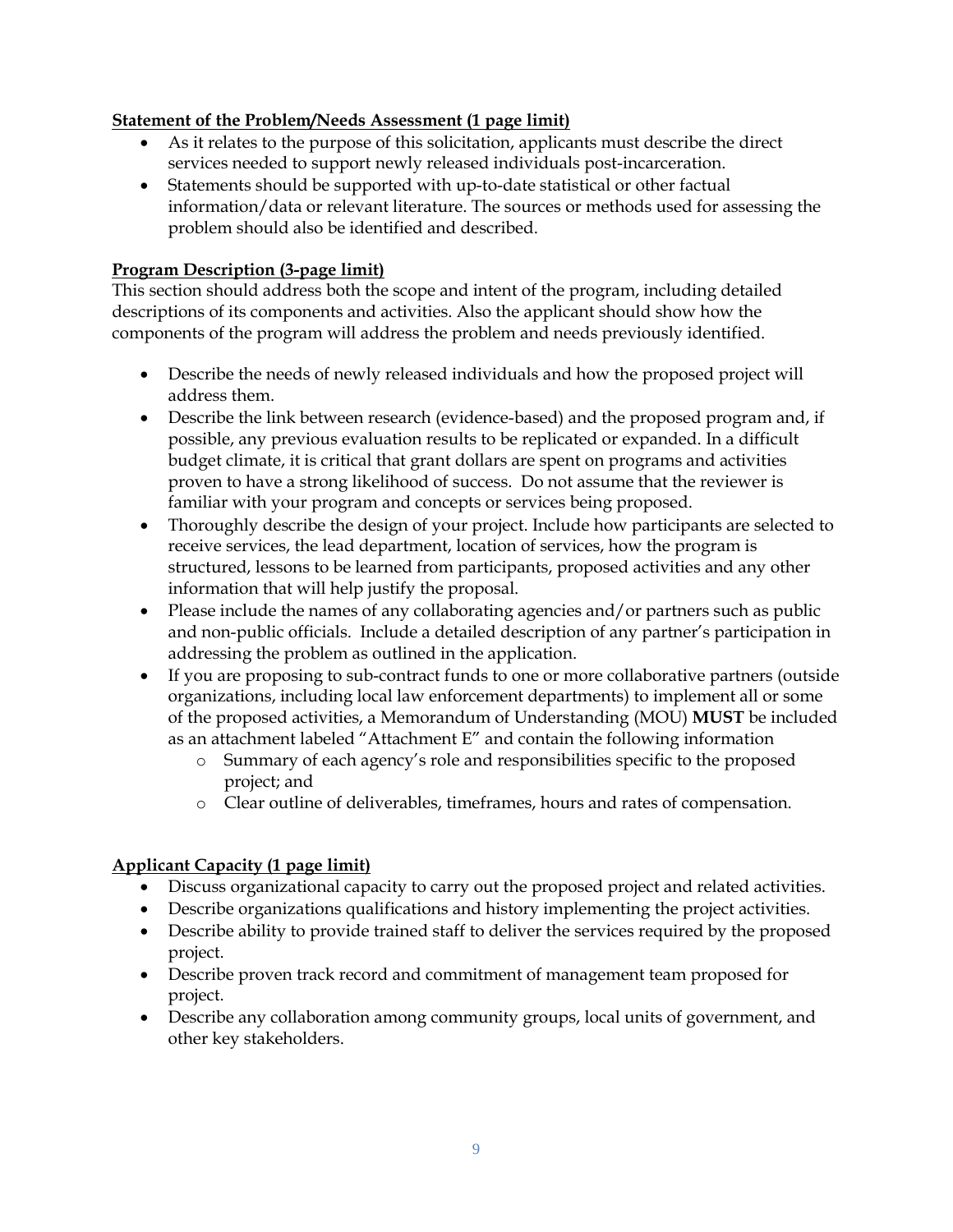### **Goals and Objectives, Activities, Performance Measures and Evaluation (2-page limit)**

Applicants must clearly state the goals and objectives of what will be achieved with PSN funding.

Goals: Goals are broad statements that describe the program's intentions and desired outcomes. They suggest the desired end to which the program is directed. The goals of your program should be clearly stated, realistic, and must be attainable and measurable. In stating your goals, be careful to describe the desired *end* and not the means to the end.

Objectives: Objectives describe the program activities that support the goal(s). They describe intermediate results or accomplishments to be achieved by the program in pursuing its goal(s). The event or program activity must answer the questions: Who or what will change? Where will change occur or the event take place? When (period of time) will the event occur? How will the change happen? Objectives may change due to program progression. The more specific your objectives are, the easier it will be to determine if your program has achieved them. Use numbers wherever possible.

Activities: Provide the primary activities to be carried out within the proposed program period. Please include:

- List of major tasks/activities; and
- Person(s) responsible for activities

Performance Measures/Evaluation: List the performance measures that will demonstrate progress toward achieving the goal(s). Performance measures provide program administrators with answers to critical questions regarding the operation of their programs. The purpose of developing performance measures is to determine the extent to which the program's funded activities have achieved the program's goals. Specifically, by collecting data and measuring progress, administrators will be able to identify and document:

- The program's success/failure at meeting its initial goals and objectives;
- Whether the program is serving the intended target population (e.g., number of offenders who completed the substance abuse treatment program);
- Whether the volume of program participants is what was originally intended;
- Whether the program components were implemented as originally planned;
- Problems encountered in implementing the program; and
- Whether the program is achieving its desired impact.

All applicants must evaluate (ongoing) their programs, services and activities to monitor success. Realistic and adequate performance measures must be developed at the outset of the program. Applicants are expected to explain their plans to collect data and measure their program's progress in this section. The measures should be statements of quantifiable data that demonstrate the extent to which the program is meeting its objectives. Applicants are strongly encouraged to clearly explain their data collection methodology, frequency, and analysis in relation to your program's performance measures, and how this self-assessment strategy will be integrated into your overall program operations.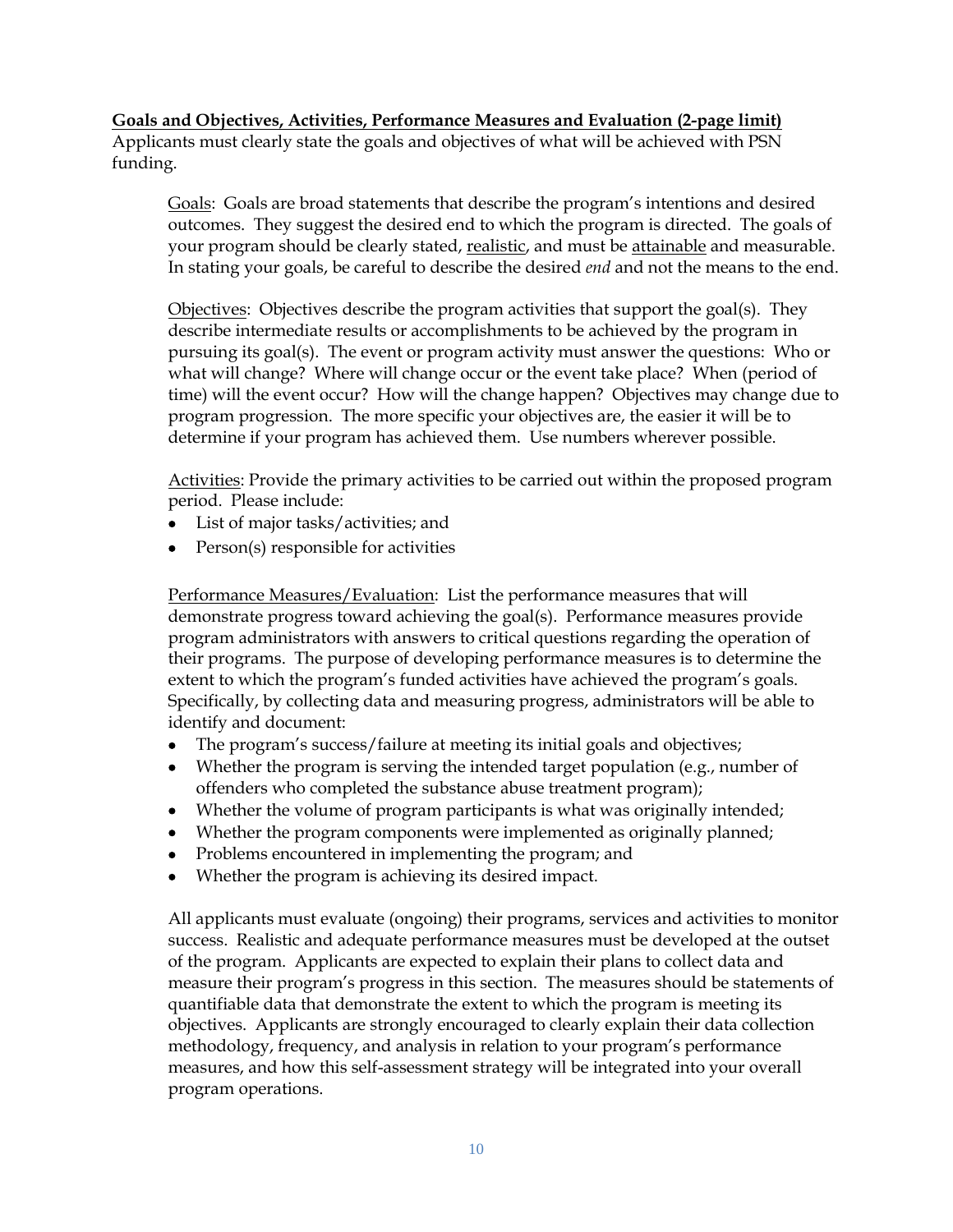#### **Plan for Collecting the Data Required for this Solicitation's Performance Measures**

Award recipients will be required to provide the relevant data by submitting quarterly performance metrics through BJA's online Performance Measurement Tool (PMT) located at [https://bjapmt.ojp.gov/.](https://bjapmt.ojp.gov/)

Please note that applicants are **not** required to submit performance data with the application. Performance measures information is included as an alert that successful applicants will be required to submit performance data as part of the reporting requirements under an award.

#### **Section III. Budget Narrative Summary and Budget Excel Worksheet**

The **Budget Narrative Summary** (template) should outline the requested budget and itemize the purchases as described in this application. **Applicants** may submit a **budget** for *up to* approximately 6 months of funding**.** 

Applicants must also complete a **Budget Excel Worksheet** (refer to **Attachment B**)**.** Please be sure to complete both (Excel tabs) the Roll-Up sheet and Detail worksheet and submit with your application response.

#### **Unallowable Use of PSN Funds**

PSN funds may not be used directly or indirectly for security enhancements or equipment for non-governmental entities not engaged in criminal justice or public safety. Additionally, for the purposes of this application, PSN funds may not be used for any of the following:

- Standard firearms or ammunition;
- Construction, office furniture, or other like purchases;
- Vehicles, vessels or aircraft including unmanned aerial vehicle/unmanned aircraft, aircraft system, or aerial vehicles (UA/UAS/UAV);
- Extended warranty above and beyond the cost of the item (after the contract end date);
- Food or beverages for programming, trainings, conferences or staff meetings;
- Prizes/rewards/entertainment/trinkets (or any type of monetary incentive);
- Gift cards;
- Clothing;
- Luxury items;
- Real estate:
- Twelve-Step recovery Programs; and
- Construction projects.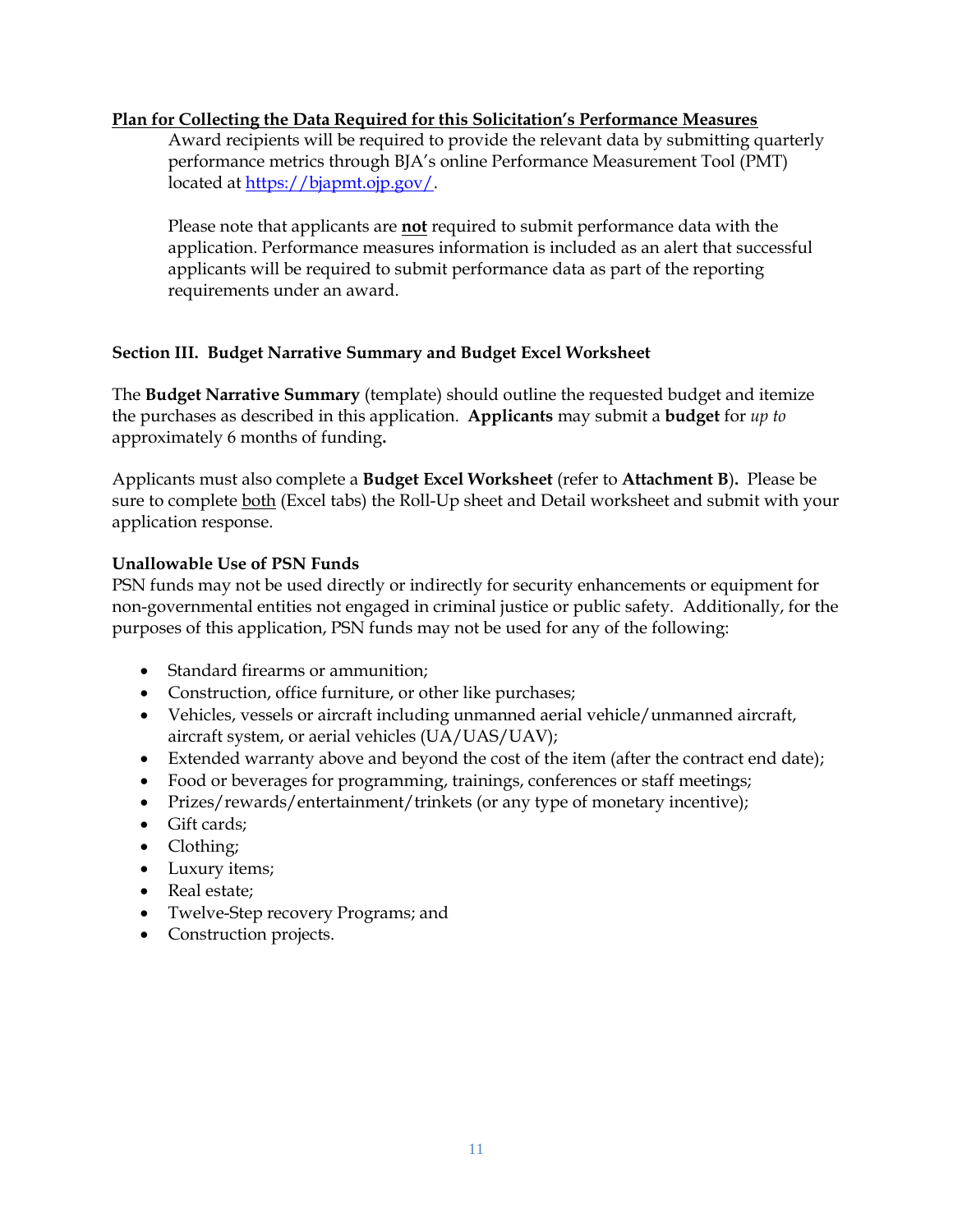## **Allowable Budget Cost Categories**

Definitions of each budget cost category are provided.

| <b>Allowable Budget Cost</b> | <b>Definitions and Documentation Requirements</b>              |
|------------------------------|----------------------------------------------------------------|
| Categories                   |                                                                |
| <b>Personnel Costs</b>       | Full or part-time salaried employees working on the grant.     |
| Fringe Benefit Costs         | Eligible costs include the employer share of the following:    |
|                              | Life insurance                                                 |
|                              | Health insurance                                               |
|                              | Social security costs                                          |
|                              | Pension costs                                                  |
|                              | Unemployment insurance costs                                   |
|                              | Workers compensation insurance                                 |
|                              | Cost amounts for direct fringe benefits can be either actual   |
|                              | costs or rates per employee calculated by the fiscal or        |
|                              | human resource unit in your organization (rate                 |
|                              | computations must be included).                                |
|                              | Include copy of approved rate agreement in the application     |
|                              | response.                                                      |
| <b>Indirect Costs</b>        | Costs can only be shown here if the applicant has a            |
|                              | federally approved indirect cost rate. If the applicant's      |
|                              | accounting system permits, costs may be allocated to the       |
|                              | applicable direct cost category in the budget including the    |
|                              | category "other" if the costs being identified do not fit into |
|                              | one of the specific direct cost categories.                    |
|                              | Include copy of rate agreement in the application response.    |
| Consultants/                 | Consultant or Contractor fees associated with the              |
| <b>Contract Costs</b>        | equipment/technology purchased. For example, a                 |
|                              | consultant might be hired by the department to install the     |
|                              | technology or train the staff on how to use it.                |
|                              |                                                                |
|                              | The maximum rate for consultants is \$650 for an eight hour    |
|                              | day or \$81.25 per hour. Any request for compensation          |
|                              | over \$650 per day requires prior written approval by          |
|                              | EOPSS. This rate is the exception not the rule.                |
| <b>Travel Costs</b>          | In-state travel costs directly associated with the grant shall |
|                              | include mileage rates not to exceed \$0.45 per mile, as well   |
|                              | as the actual costs of tolls and parking.                      |
|                              |                                                                |
|                              | Note that no grant funds may be spent for out-of-state         |
|                              | conference fees, out-of-state travel or out-of-state           |
|                              | lodging without prior written approval from OGR.               |
| Equipment/Technology Costs   | Tangible non-expendable personal property having a             |
|                              | useful life of more than one year; cost based on               |
|                              | classification of equipment.                                   |
| Supplies and Other Costs     | Supplies required for program (pens, pencils, postage,         |
|                              | training materials, copying paper, and other expendable        |
|                              | items such as books, ink, etc.).                               |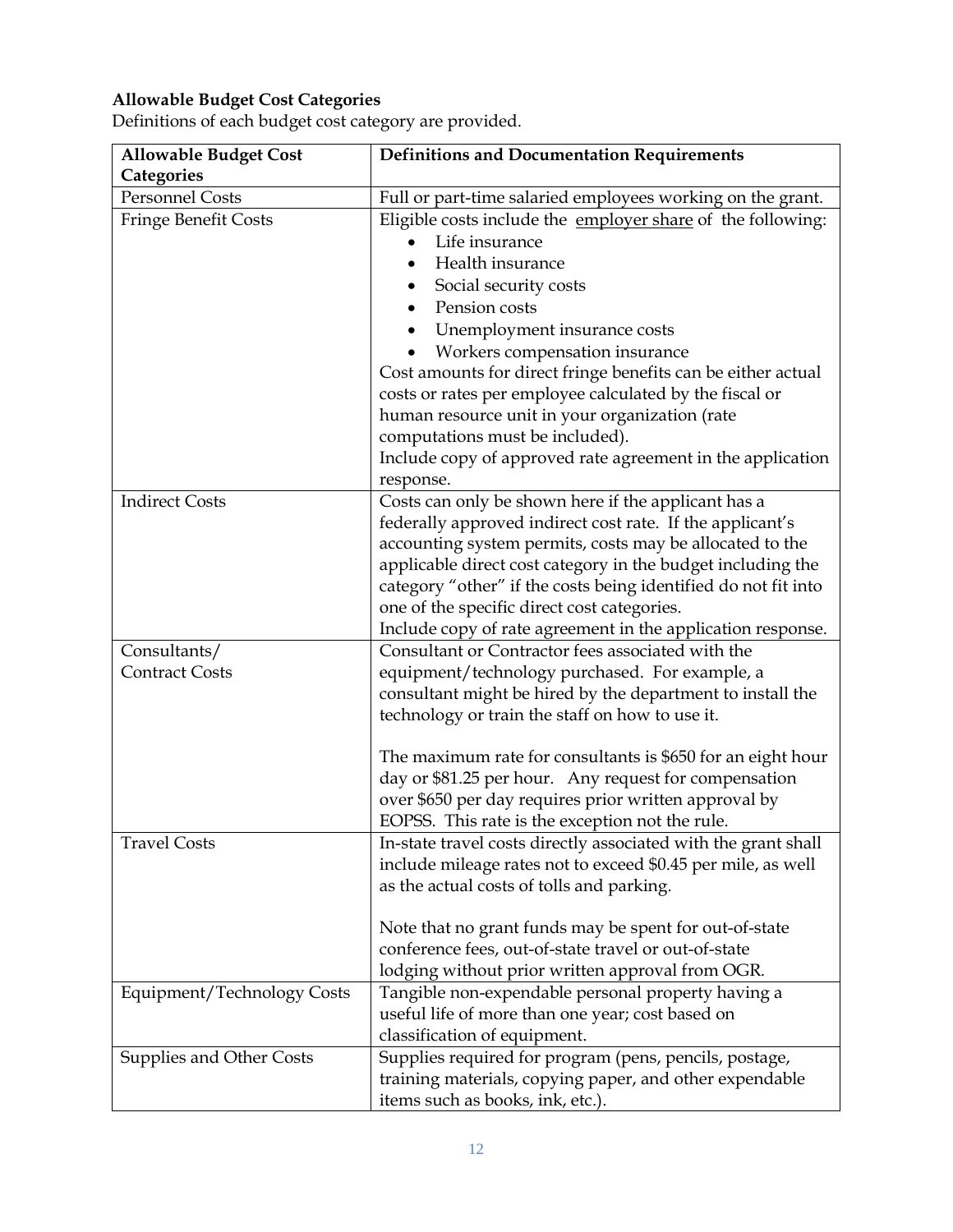# **IV. Application Submission and Award Process**

## **Submission Process and Deadline**

Please review the following instructions carefully as there are *two* separate steps involved in submitting the Application Template and other documents: (**Hard Copy** and **Electronic)**

*\*This AGF and all other required documents can also be found on our website:* <https://www.mass.gov/service-details/justice-and-prevention-grants>

## **Hard Copy Submission**

Applicants must submit:

- Attachment A: Completed and Signed Application Template
- Attachment B: Budget Excel Worksheet Form (Summary and Details sheets)
- Attachment C: Contractor Authorized Signatory Listing Form
- Attachment D: Letter of Support from City of Boston Mayor's Office of Recovery Services (and MOU, if necessary)
- Attachment E: Memorandum of Understanding (MOU) with other partners, if applicable

The signed and completed Application Template and required documents must be submitted to OGR by U.S. mail when it is safe to do so. Please do not hand deliver hard copies of the application documents. Please use binder clips or paper clips (no staples).

Proposals must be mailed to (please do not hand deliver):

### **Executive Office of Public Safety and Security Office of Grants and Research Ten Park Plaza, Suite 3720A Boston, MA 02116-3933 Attention: James Houghton, Senior Program Manager**

### **Electronic (e-mail) Submission**

Applicants must submit electronically:

- Attachment A: Completed Application Template (as a PDF; not a scan)
- Attachment B: Budget Excel Worksheet Form (Summary and Details sheets)
- Attachment C: Contractor Authorized Signatory Listing Form
- Attachment D: Letter of Support from City of Boston Mayor's Office of Recovery Services (and MOU, if necessary)
- Attachment E: Memorandum of Understanding (MOU) with other partners, if applicable

Any page requiring a signature (e.g., Attachment A, page 2) must be **scanned** and submitted separately, so that the authorized signature is evident on the signature page. Please email requested attachments to: james.houghton@mass.gov **no later than Friday, May 8, 2020.**